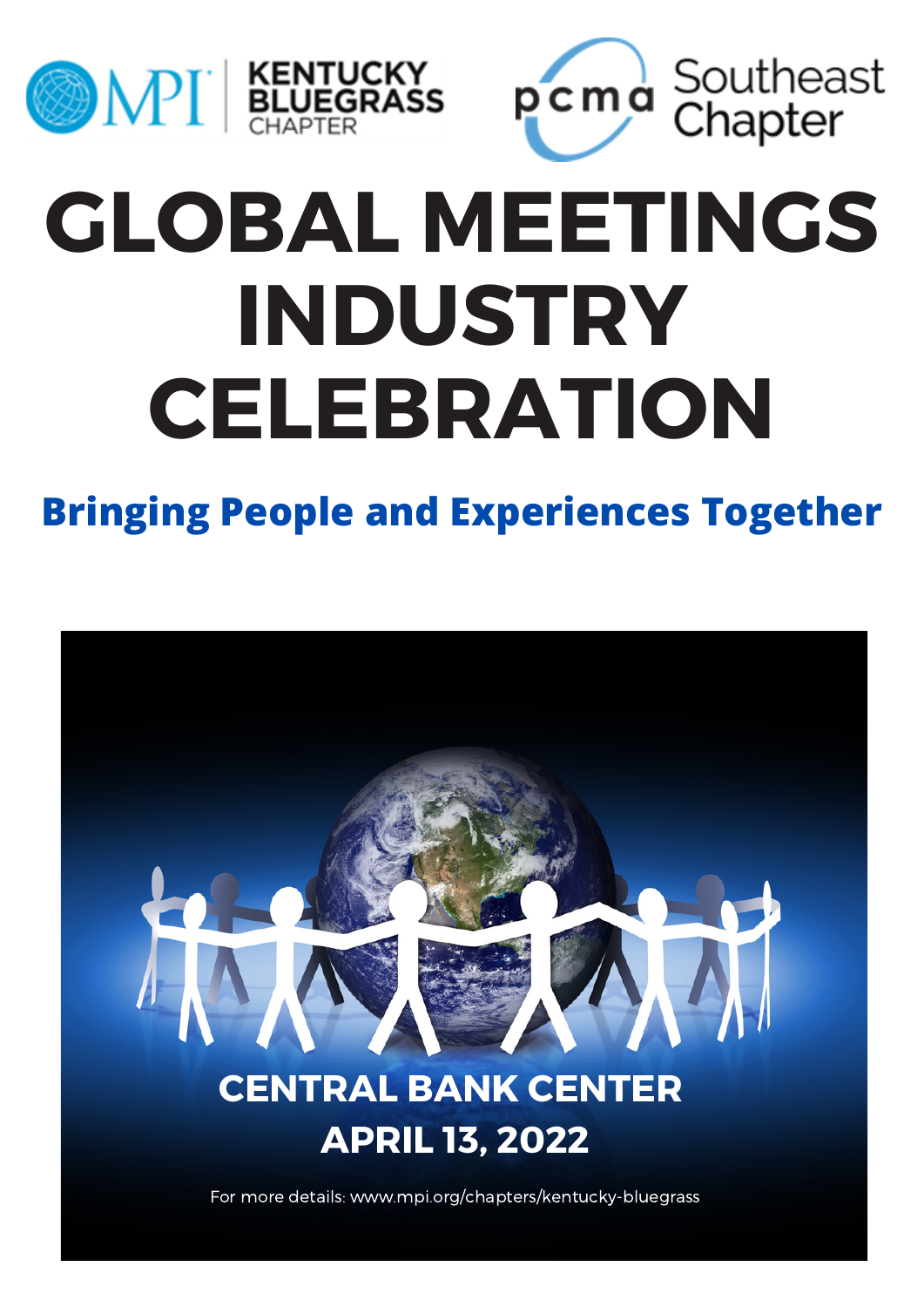

# **Join Us As An Exhibitor!**

### **Call for Exhibitors**

The Kentucky Bluegrass Chapter Meeting Professionals International (KBCMPI) and the Southeast Chapter of Professional Convention Management Association (Southeast PCMA) are joining forces to share with you an event that Brings People and Experiences Together! Meeting Professional International is the largest meeting planner and event planner industry association worldwide. KBCMPI's membership reaches throughout Kentucky. Its mission is to deliver thought leadership and networking opportunities to meeting and event planners throughout the region. The Professional Convention Management Association (PCMA) is the world's largest, most respected and most recognized network of business events strategists. The Southeast Chapter serves members from North Carolina, South Carolina, Tennessee, Georgia, Florida, Kentucky and Puerto Rico.

### **Who Should Exhibit?**

Any company with a product, service or meeting space that could partner with local or regional meeting planners for future events.

### **Exhibitors Receive**

- 8 foot table draped
- 1 complimentary registration
- 2 dedicated hours or exhibit and networking time

### **Exhibitor Cost**

- \$100.00 Fee that includes 1 complimentary registration
- Each additional registration is \$50.00 per person
- Exhibitors are required to bring a silent auction basket to display at their booth during the event. Attendees will bid on the items at the exhibitor booth.
- MPI KBC is also seeking donations for raffle door prizes for attendees
- Electric will be available but will be an additional cost to the Central Bank Center, more information will be available after you register

#### **Details**

Exhibitor booth location will be chosen at random on March 28th and exhibitors will be notified before March 31.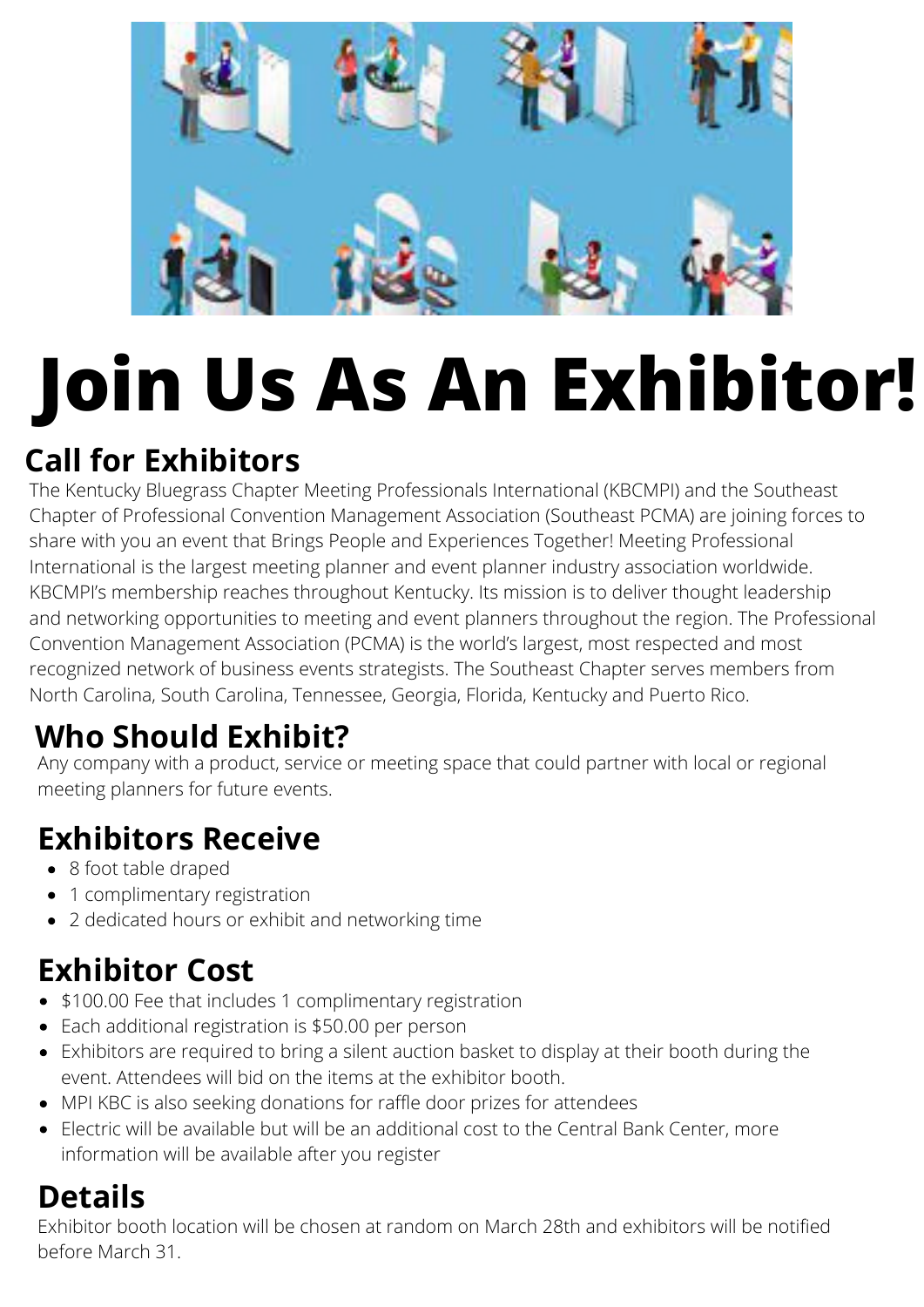# **Description of Event**

Please join us for a Global Meeting Industry Celebration on Wednesday, April 13th at the newly redesigned [Central Bank Center](https://www.centralbankcenter.com/), as the MPI Kentucky Bluegrass Chapter and PCMA Southeast Chapter join forces to share with you an event that Brings People and Experiences Together.

Have you heard the saying "times have changed"? The way we execute meetings has changed. We've become wiser and smarter. As consumers we are more interested in "Doing" versus "Having". Our customers expect more. We need to lean into each other to deliver on their expectations. At this event you will meet partners that can help execute those deliverables. You'll walk away enlightened on how to create events that your customers will enjoy. This fun event will give you the chance to explore different immersive, engaging and unique activations.

This event is a demonstration of our industry's unity and collaboration. A panel of our industry leaders will discuss the Current State of the Industry. Our esteemed panelists include Mary Quinn Ramer, VisitLEX; Stefanie Wyckoff, meetNKY; Cleo Battle, Louisville Tourism and Hank Phillips, Kentucky Travel Industry Association.

But wait, there's more! Central Bank Center will graciously host the meeting at their newly redesigned, expanded facility. Central Bank Center is one of the nation's most storied entertainment destinations. To preserve its unique history and ensure its relevance for generations to come the design team came together to re-envision its future.

You will see firsthand how the redesign provides a transparent exterior for Rupp Arena and the convention center, with distinctive building identities and entrances. By making activities inside more visible, it encourages passersby to participate and links those inside to the city.

An interactive lunch, provided by [Hardwood and Oak Hospitalit](https://www.centralbankcenter.com/convention-center/event-planners/catering-information)y, will include an exciting hands-on experience where taste meets innovation with the latest culinary stations! They will also have a mixologist on hand demonstrating how to make a special cocktail.

This meeting includes an opportunity to meet with your friends and to make new acquaintances. The room will be filled with our industry partners exhibiting what makes them special. You'll learn first-hand about the businesses that contribute to the industry and a floral designer will be available to demonstrate and teach how to design creative pieces on a budget.

There will also be a Silent Auction! While meeting with the exhibitors you will have a chance to bid on their unique and exciting baskets that will be filled with goodies.

#### **Learning Objectives:**

1.Learn and understand the position of the industry globally, nationally, and regionally.

2.Learn from industry leaders and partners on how to bring people and experiences together.

3.Create immersive, engaging and unique activations that elevate experiences .

2 Clock Hours/Domain G: Meeting/Event Design (pending EIC approval)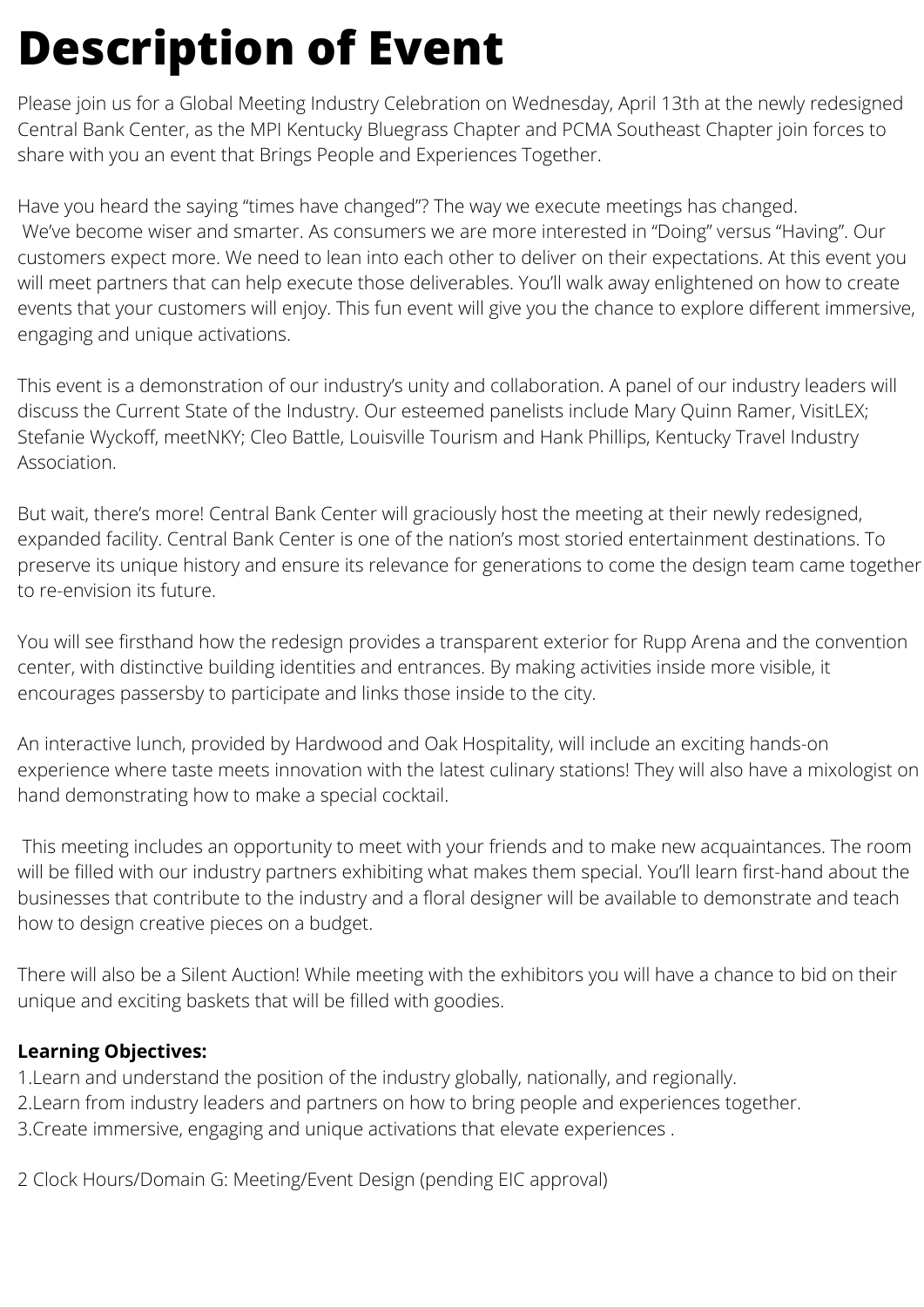# **Schedule of Events**

9:30 am Exhibitor move-in and set-up

10:30 am Registration Opens

10:30 - 12:30 pm Lunch with Active Floor Experiences Exhibitors

- Selfie Station, Frame provided by VisitLEX
- Floral Demonstration
- **Silent Auction**
- Experiential Stations
- Culinary Activations provided by Hardwood & Oak Hospitality

12:30 pm Welcome Chapter President's

- 12:45 1:45 pm State of the Industry Panel Discussion
	- Mary Quinn Ramer, VisitLEX
	- Stefanie Wyckoff, meetNKY
	- Cleo Battle, Louisville Tourism
	- Hank Phillips, Kentucky Travel Industry Association
- 2:00 pm Silent Auction Closes
- 2:00 pm Central Bank Center Tour
- 
- 2:00 3:00 pm Exhibitor Tear down and move out